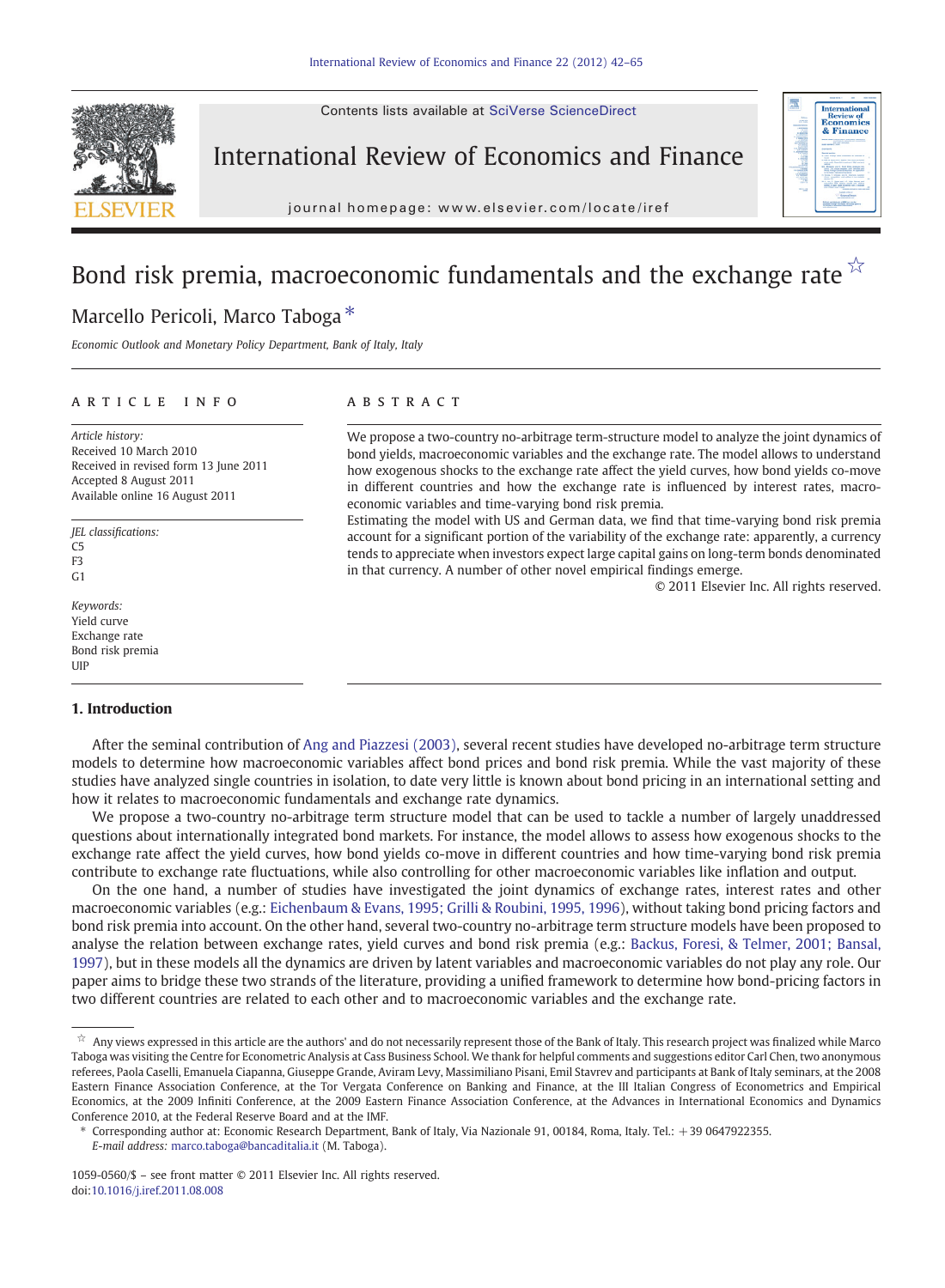Estimating the model with US and German data, some findings emerge that are robust to various specifications of the model and choices of the sample period. At short horizons changes in short-term interest rates account for approximately 30% of exchange rate fluctuations, while inflation and economic growth have almost no explanatory power. At medium-to-long horizons, the explanatory power of inflation and growth becomes higher (up to 25%), while that of interest rates remains about the same.We find that, even after accounting for macroeconomic variables and for the impact they have on expectations, uncovered interest rate parity does not hold; furthermore, a significant portion of the variability of the exchange rate is accounted for by time-varying bond risk premia (more than 20% at longer horizons). Conducting an impulse response analysis, we find that increases in bond risk premia trigger a reaction of the exchange rate that is similar to the well-known *delayed overshooting* phenomenon caused by increases in policy rates. Delayed overshooting, i.e. persistent currency appreciation after an increase in policy rates, is uncovered by many empirical studies (e.g.: [Eichenbaum & Evans, 1995; Grilli & Roubini, 1995, 1996](#page--1-0)) and it is considered one of the puzzles of international finance, as it contradicts the theoretical prediction (e.g. [Dornbusch, 1976\)](#page--1-0) of an immediate overshooting followed by a subsequent currency depreciation. We find that also increases in bond risk premia cause delayed overshooting: a currency tends to persistently appreciate when expected excess returns on long-term bonds denominated in that currency rise. As emphasized by [Scholl and Uhlig \(2006\),](#page--1-0) the delayed overshooting puzzle is intimately related to the forward premium puzzle, i.e. the empirical regularity that exchange rate fluctuations tend to reinforce rather than attenuate positive return differentials between currencies. According to our estimates, such tendency of high yielding currencies to appreciate, found by many researchers with reference to the short-term (and risk-free) segment of the bond market (e.g.: [Engel, 1996; Fama, 1984](#page--1-0)), seems to extend also to the long-term segment: when investors expect larger capital gains on long-term bonds denominated in a certain currency (in excess of the risk-free rate), that currency tends to appreciate. We also find that, after controlling for macroeconomic variables, there are limited spillovers between bond risk premia in the two countries, with the result that there is low correlation between bond risk premia in Germany and in the US. Finally, we find that exogenous shocks to the exchange rate (those that are not explained by other macroeconomic variables explicitly included in the model) have a negligible impact on the yield curves.

Also [Dong \(2006\) and Chabi-Yo and Yang \(2007\)](#page--1-0) have recently studied the behavior of internationally integrated bond markets in a no-arbitrage framework with macroeconomic variables. We adopt a modelling strategy which is substantially different from theirs. While they take the domestic and the foreign pricing kernel as exogenously given and derive implied currency depreciation endogenously, our model features an exogenous process for currency depreciation and an endogenous foreign pricing kernel. This approach has several advantages. First, it overcomes the well-known mismatch between model-implied and actual exchange rate found when the depreciation process is derived endogenously. This mismatch is commonly attributed to the fact that a predominant portion of exchange rate movements is independent of interest rate movements (e.g.: [Constantinides, 1992; Leippold & Wu, 2007;](#page--1-0) [Lothian & Wu, 2002\)](#page--1-0). The inability to produce a realistic endogenous currency depreciation process is also found by [Dong \(2006\) and](#page--1-0) [Chabi-Yo and Yang \(2007\),](#page--1-0) notwithstanding the fact that they explicitly consider other macroeconomic factors beyond interest rates: both papers find that large variations in the exchange rate remain unexplained by a model with endogenous currency depreciation, even after accounting for inflation and output dynamics in the domestic and foreign country. Instead, in our model there is a perfect match between the data and the model-implied exchange rate. Furthermore, we allow the exchange rate to be affected by exogenous shocks, which can capture important factors not explicitly included in the model, such as current account imbalances (e.g.: [Hooper &](#page--1-0) [Morton, 1978\)](#page--1-0). Despite having an endogenous foreign pricing kernel, our model is still able to fit very well both the domestic and the foreign yield curve. Hence, a more realistic modelling of currency depreciation does not come at the expense of pricing accuracy. Another important advantage of our modelling strategy is that it allows to measure the feedback effect of currency depreciation on the yield curves: for example, one can estimate impulse-response functions to assess how exogenous currency shocks are transmitted to domestic and foreign yield curves and to risk premia. Finally, while in a model with endogenous currency depreciation one has to resort to approximate numerical procedures to estimate impulse responses and variance decompositions for the exchange rate (see also [Diez de los Rios, 2009](#page--1-0)), our model allows for exact analytical computation of these quantities.

Although other studies previously recognized that bond returns do not necessarily span returns in the foreign exchange market and explicitly introduced exchange rate factors orthogonal to bond market factors (e.g.: [Brandt & Santa-Clara, 2002; Graveline, 2006;](#page--1-0) [Leippold & Wu, 2007\)](#page--1-0), our study is the first to extend [Ang and Piazzesi's \(2003\)](#page--1-0) methodology to a two-country setting with exogenous currency depreciation. [Ang and Piazzesi \(2003\)](#page--1-0) have inaugurated a prolific literature which uses modern no-arbitrage pricing models to analyze the relation between the yield curve and macroeconomic fundamentals: some examples are [Ang, Dong, and Piazzesi](#page--1-0) (2007), Ang, Piazzesi, and Wei (2006), Gallmeyer, Hollifi[eld, and Zin \(2005\), Hördal, Tristani, and Vestin \(2006\) and Rudebusch and](#page--1-0) [Wu \(2004\);](#page--1-0) for a survey, we refer the reader to [Diebold, Piazzesi, and Rudebusch \(2005\).](#page--1-0) Earlier studies investigating the relation between the yield curve and macroeconomic variables, like [Fama \(1990\), Mishkin \(1990\), Estrella and Mishkin \(1995\) and Evans and](#page--1-0) [Marshall \(2007\)](#page--1-0) did not consider no-arbitrage relations among yields and did not model bond pricing. As a consequence, they were able to make predictions only about the yields explicitly analyzed (typically no more than three), they did not rule out theoretical inconsistencies due to the presence of arbitrage opportunities along the yield curve and, more importantly, they made no predictions about risk premia and their dynamics. For these reasons, the more recent studies we mentioned above have proposed to enrich macrofinance models with rigorous asset pricing relations, imposing no-arbitrage constraints on bond prices. Our methodological contributions to this literature are in the following directions: we propose a general setting for two-country no-arbitrage macrofinance models, refining the canonical form proposed by [Pericoli and Taboga \(2008\)](#page--1-0) for the single-country case; in particular, we add further identification restrictions to their canonical form, addressing the lack of identification pointed out by Hamilton and Wu (2010); we show how to introduce an exogenous process for currency depreciation in a setting with both observable and unobservable variables and we derive a new set of pricing equations which extend the Riccati equations usually found in discrete-time singlecountry models of the term-structure; we develop an OLS-based estimation method that affords considerable simplifications over